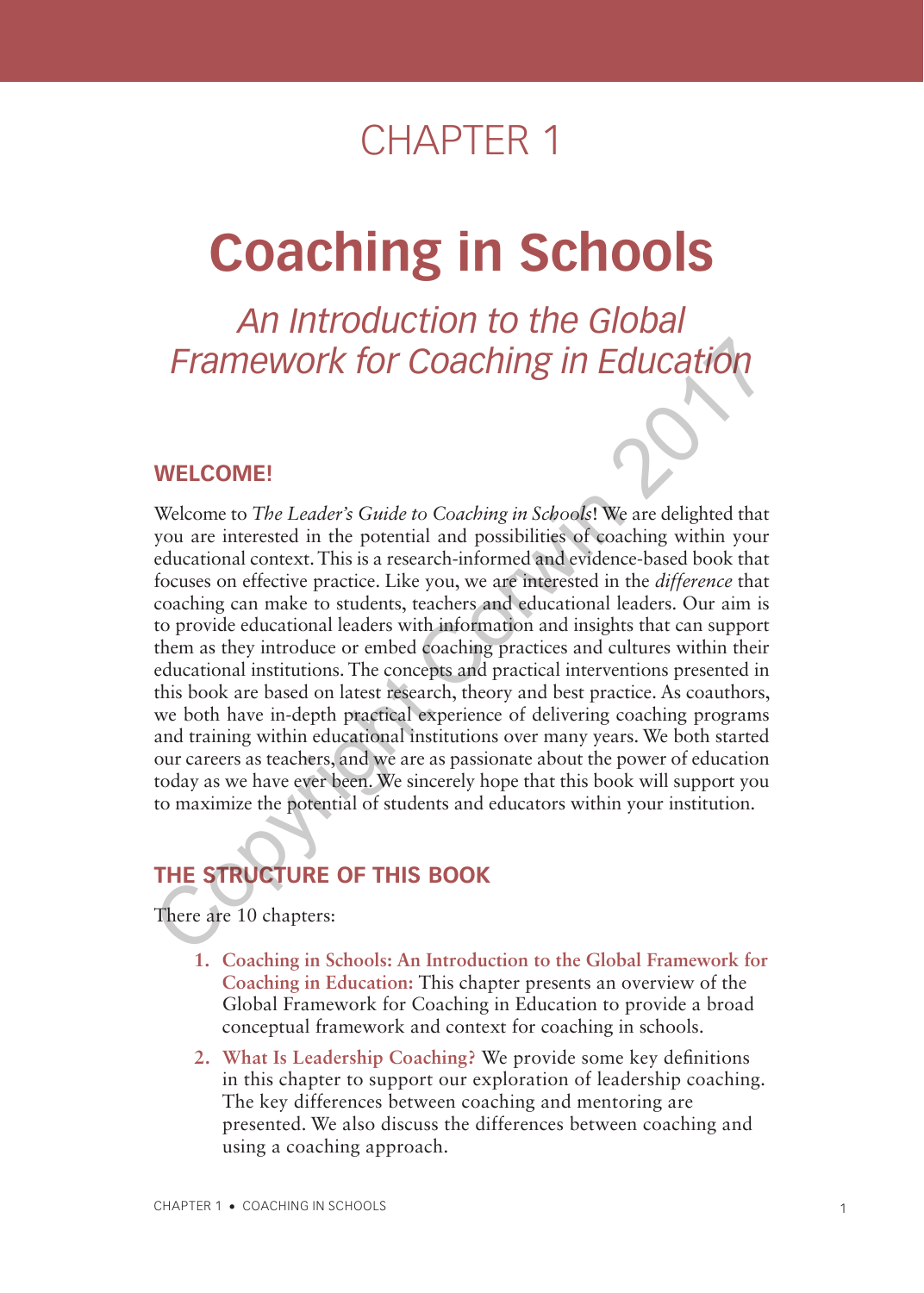- **3. The GROWTH Coaching System:** This chapter outlines a system that provides the basis for many coaching programs in educational institutions. The system includes a coaching framework, a set of conversational skills, and a particular way of being.
- **4. Applying the Eight-Step Coaching Framework:** This chapter provides detailed information about the conversational process called the GROWTH framework.
- **5. Positive, Strength-Based Approaches Underpinning the GCI Coaching System:** The solution-focused approach underpins the GROWTH Coaching System and is ideally suited for use in educational contexts. Positive, strength-based approaches are explored in this chapter.
- **6. Using a Coaching Approach to Enhance the Performance and Well-Being of Teachers:** This chapter considers how a coaching approach can support performance review processes for educators.
- **7. Creating the Right Context for Feedback:** The important role of giving and receiving feedback is explored in this chapter. It is considered in the context of leaders adopting a coaching approach.
- **8. Using Coaching Approaches to Enhance the Performance and Well-Being of Teams:** Issues, techniques, and practices that leaders can use with their teams are presented in this chapter.
- **9. Leading a Coaching Culture:** The concept of a *coaching culture* is discussed in this chapter. Strategic and practical ideas for encouraging a coaching culture are presented.
- **10. Conclusion:** The final chapter reviews the main concepts covered in the book and looks to the future of coaching in schools.

### **COACHING IN EDUCATION**

The good news is that the use of coaching in educational settings continues to flourish. Initially attracting interest in the late 20th century, coaching is now recognized globally as a powerful intervention that can support educators and learners (Campbell, 2016; Knight & van Nieuwerburgh, 2012; van Nieuwerburgh, 2012; van Nieuwerburgh & Barr, 2017). It has received support from many national, strategic educational organizations such as Learning Forward (https://learningforward.org/consulting/coaches-academy) in the United States, the Department for Education and Skills (2003), the National College for School Leadership (Creasy & Paterson, 2005), the Scottish College for Educational Leadership (2016) in the UK, and the Australian Institute for Teaching and School Leadership (2016) in Australia. Furthermore, there is a growing body of research (van Nieuwerburgh & Barr, 2016) that is providing an increasingly strong evidence base for its use the GROWTH Coaching System and is ideally suited for use in educational contexts. Positive, strength-based approaches are explored in this chapter.<br>
6. Using a Coaching Approach to Enhance the Performance and Well-Being of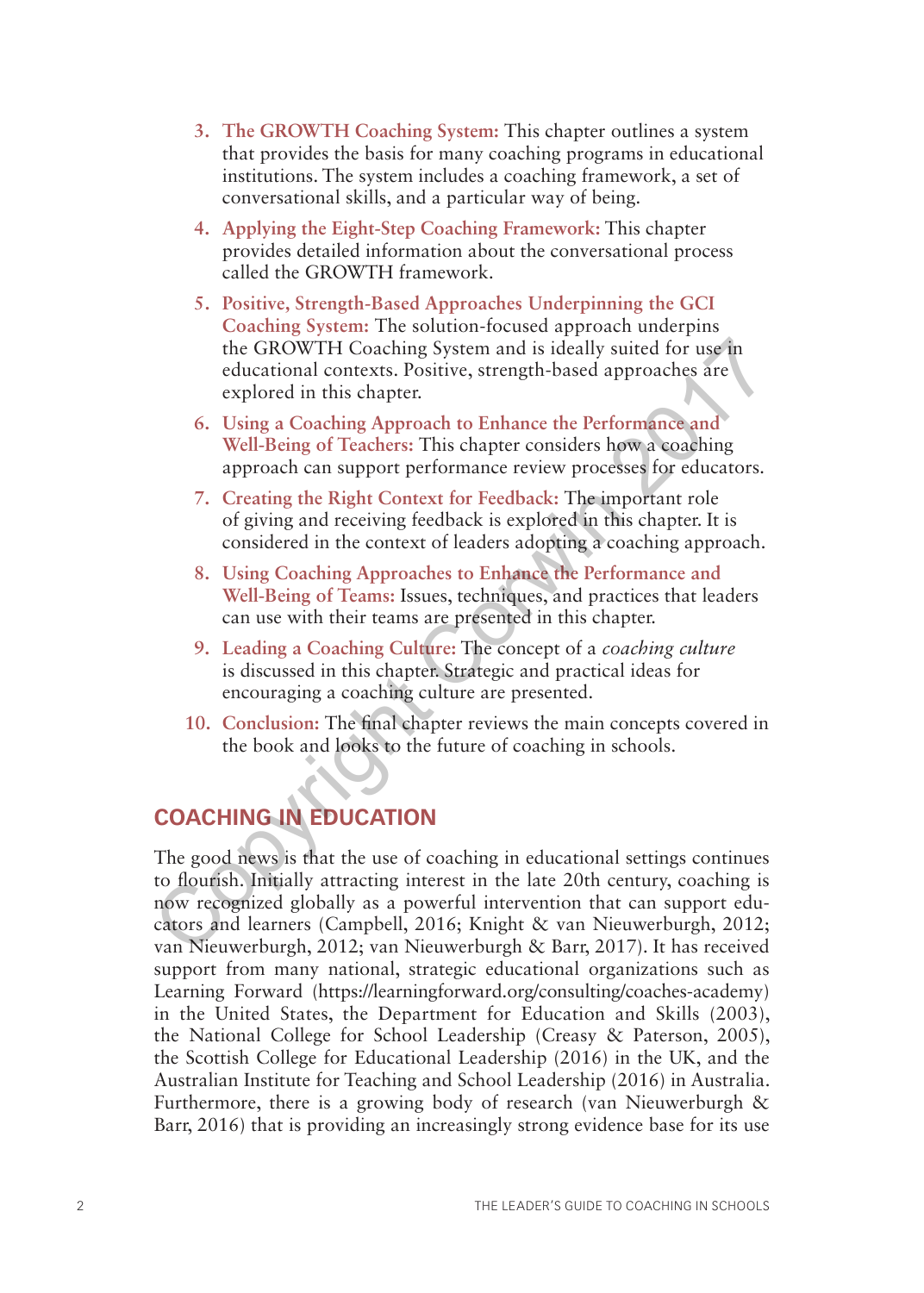in schools. And perhaps even more important, teachers and educational leaders in schools and colleges around the world are experiencing for themselves the transformative effect that coaching can have on themselves and others.

#### **THE NATURAL HOME OF COACHING**

While many assume that coaching has been imported into education from other fields such as sports or psychology, it is reasonable to argue that education is the natural home of coaching. In fact, the first recorded use of the term *coaching* to refer to a one-to-one supportive relationship occurred in an educational setting. Etymologically, the word *coach* was used to denote a type of horse-drawn carriage called a *kocsi*. It was called that in the Hungarian language because these carriages were built in a village called Kocs. In the 1830s, educators at the University of Oxford extended the concept of a vehicle that takes a person from Point A to Point B by using the term *coach* as slang to refer to a tutor who supports students to pass exams. In other words, the tutor (or coach) would take a person from "not knowing enough" (Point A) to "knowing enough to pass the exam" (Point B). Notably, the first recorded use of the word *coach* in an athletic sense did not occur until 1861, some three decades after its use in an educational setting. In any case, it seems logical to argue that places of learning (such as schools, colleges, and universities) are ideal places for coaching to flourish. Coaching and education share the same purpose: helping people learn, grow, and develop. Furthermore, some people would argue that coaching is simply a form of personalized learning. We believe that every coaching session is essentially a conversation about learning. conding to relationship occurred in an educational setting. Fyrmologically, the word *coach* was used to denote a type carried in an educational setting. Etymologically, the word *coach* was used to denote a type of horse

# **OUR DEFINITION OF COACHING IN EDUCATION**

One of the challenges facing the profession of coaching is a lack of definitional clarity. There are many definitions of coaching, and people can understand the term differently. However, there is general agreement that coaching is "a managed conversation that takes place between two people," that it "aims to support sustainable change to behaviors or ways of thinking," and that it "focuses on learning and development" (van Nieuwerburgh, 2017, p. 5).

The phrase "coaching in education" is used to cover a range of interventions and approaches that are designed to improve the performance and wellbeing of learners and educators. For the purposes of this book, we are using the following definition:

A one-to-one conversation that focuses on the enhancement of learning and development through increasing self-awareness and a sense of personal responsibility, where the coach facilitates the self-directed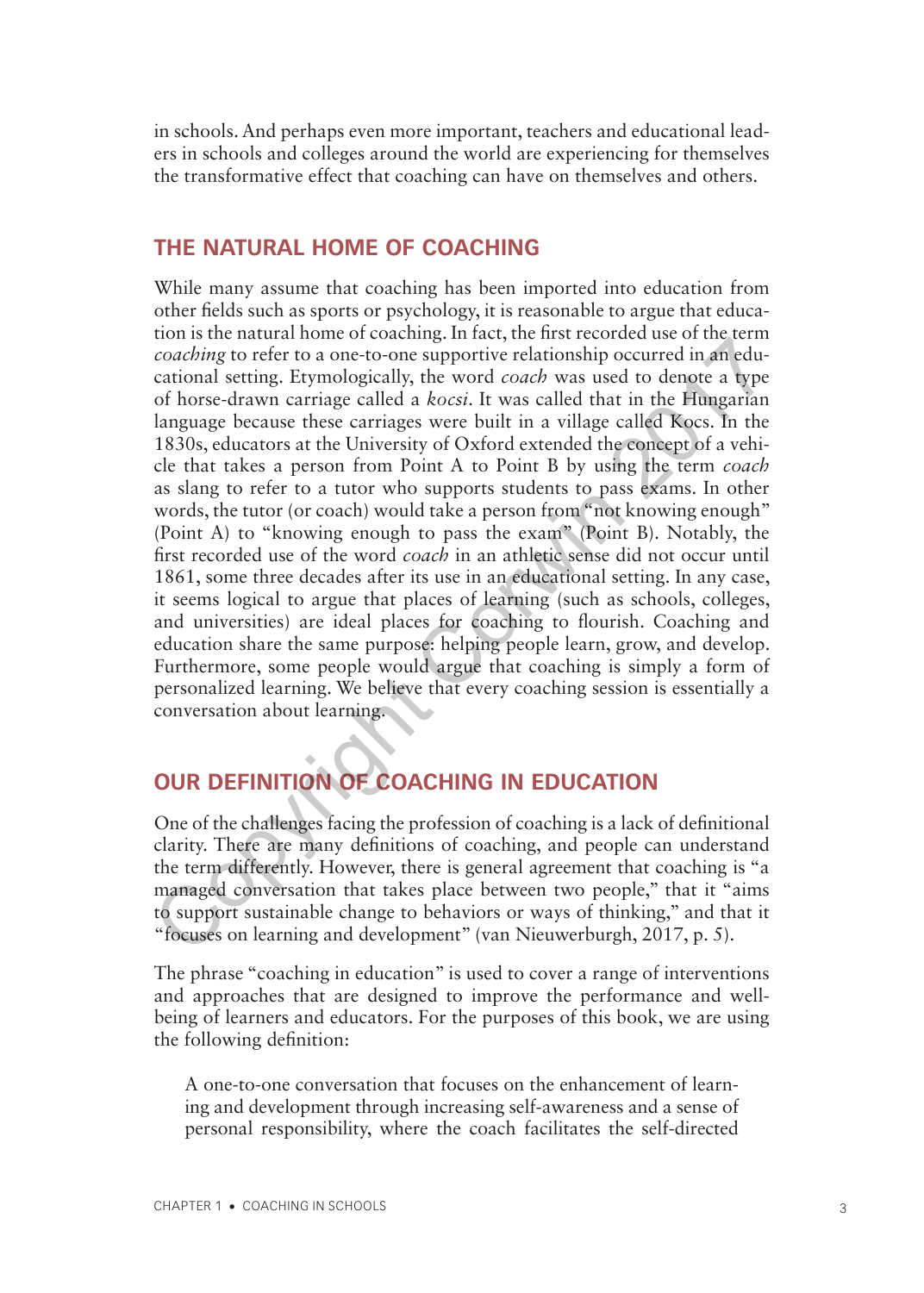learning of the coachee through questioning, active listening, and appropriate challenge in a supportive and encouraging climate. (van Nieuwerburgh, 2012, p. 17)

Educational leaders will immediately notice some important elements within this definition. First, educational leaders are ultimately responsible for enhancing "learning and development" opportunities within their institutions. They will also be interested in encouraging higher levels of "self-awareness," "personal responsibility," and "self-directed learning" in students and staff within the organization. Finally, educational leaders will appreciate the importance of creating "supportive and encouraging" educational environments. Coaching in education, therefore, can be a powerful way of empowering learners, increasing engagement, and creating positive learning cultures.

#### **THE GLOBAL FRAMEWORK FOR COACHING IN EDUCATION**

In response to the growing popularity of coaching in schools and colleges all over the world, the Global Framework for Coaching in Education has been devised (van Nieuwerburgh, Campbell, & Knight, 2015). Its purpose is to provide an inclusive playing field that incorporates the broadest range of coaching interventions. The playing field is divided into four quadrants, also called *portals* (see Figure 1.1). The portals represent ways in which coaching can be used effectively in educational settings. Each is a "way in" to introducing coaching within schools, colleges, or universities.

The framework can be a valuable tool for an educational leader. First, it can be used to assess the extent to which an organization is already using coaching within the different portals. Second, the framework provides four entry points for those seeking to introduce coaching into an institution. Third, the framework can offer ideas about the best coaching initiatives to use to have an impact where it is most needed. Fourth, it helps provide a focus for further research in the field of coaching in education. And finally, the framework allows leaders to take a strategic view of coaching within their organizations. The framework is a work-in-progress because the field is young and continually developing. There is no correct order of opening each of the portals. Each school or educational leader is best placed to decide where to start. Given the focus of this book, we begin by presenting the Educational Leadership portal. importance of creating "supportive and encouraging" educational environments. Coaching in education, therefore, can be a powerful wary of empowering learners, increasing engagement, and creating positive learning cultures.

#### **EDUCATIONAL LEADERSHIP**

As a leader yourself, you will be aware of the critically significant role that school, college, and university leaders play within their organizations. The educational leadership portal covers a range of interventions that can improve the quality of leadership in educational institutions and provide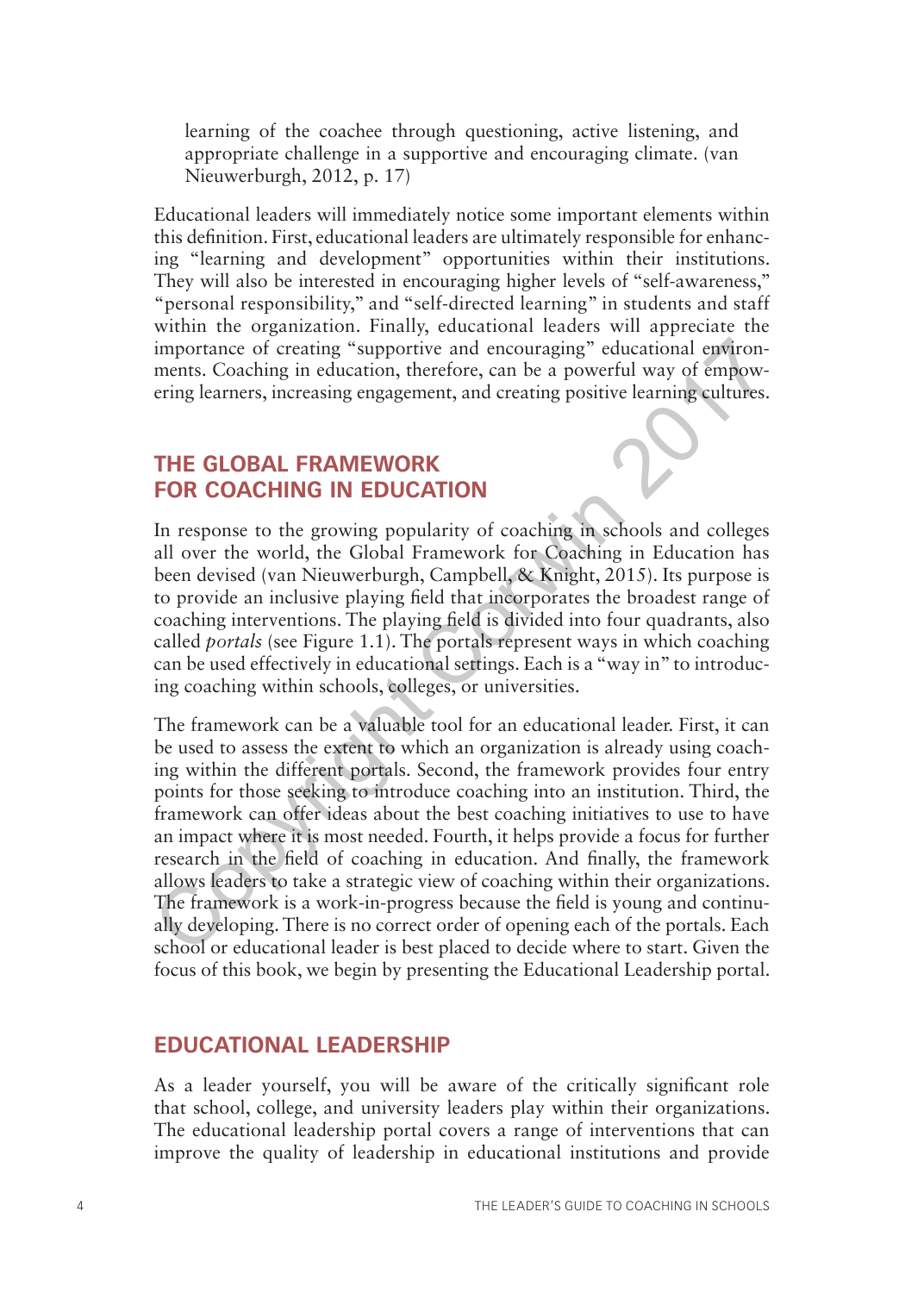

**FIGURE 1.1** The Global Framework for Coaching in Education

personalized support to leaders. Broadly speaking, the two main areas of interest are giving educational leaders access to executive coaching and training principals to become coaches.

#### Leaders Having Access to Executive Coaching

It has often been suggested that being a principal can be a lonely job. With the level of responsibility vested in the role and the variable characteristics of the reporting line to a governing body or administrators, school leaders can find themselves feeling relatively unsupported at times. For these reasons, ensuring that leaders have access to an executive coach can be helpful. One qualitative study suggested that principals found access to a coach helpful for their leadership practice (James-Ward, 2013). In many authorities and districts, first-time principals are automatically provided with mentors.

SOURCE: © Growth Coaching International.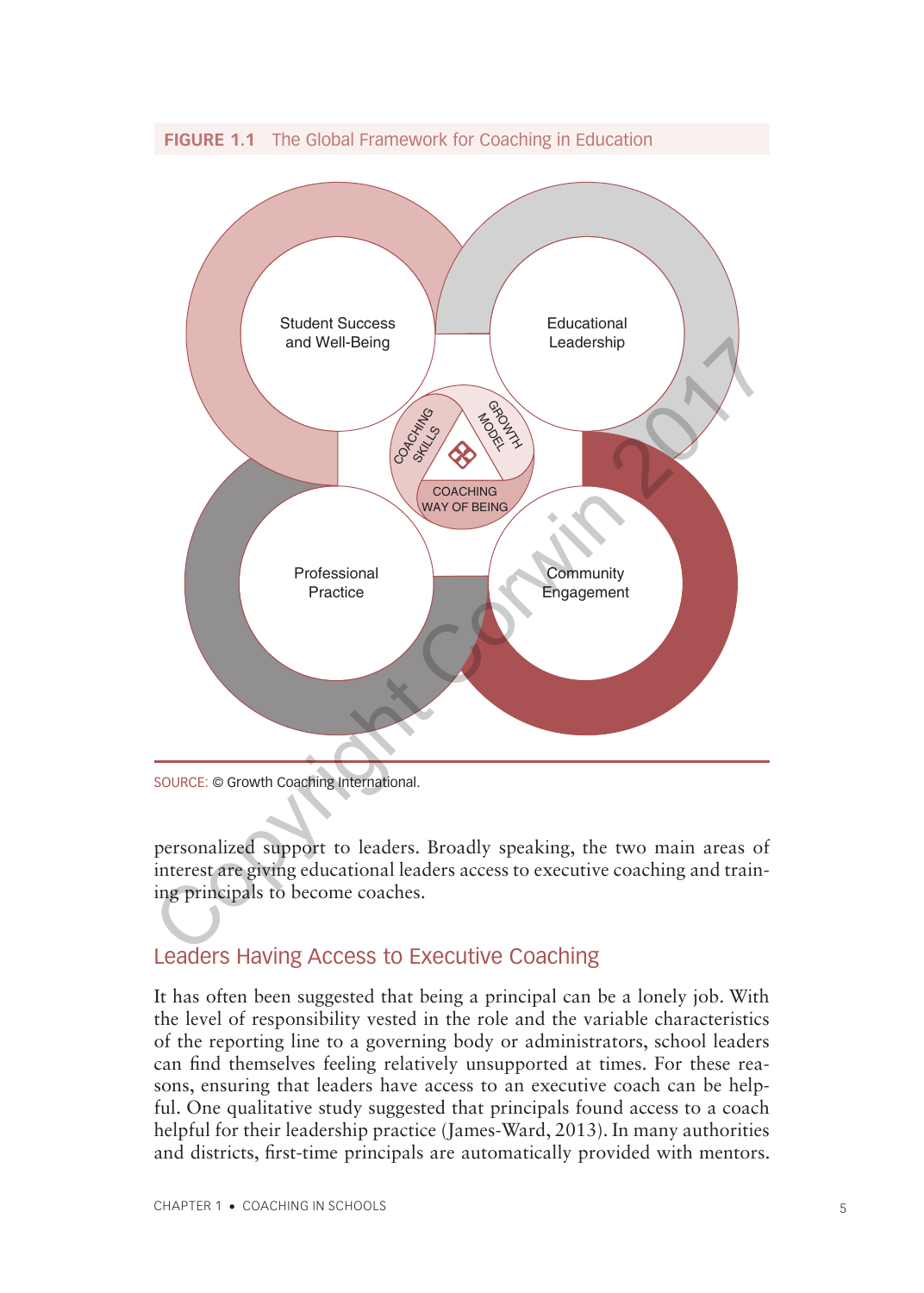This is excellent practice because some advice and support will be needed as the new leadership role is embraced. We propose, however, that newly appointed principals (who are experienced leaders and taking up positions in new schools) might find more value in having access to a coach. This is because the leaders would already bring considerable experience and skills to the role and could benefit from a thinking partner to consider the positive impact that they would like to have on their new institutions. In this regard, programs such as "first 100 days" might be helpful (see box).

# **IN CONTEXT: First 100 Days Coaching**

This type of coaching program is designed to support principals during their first 100 days in a new school. It is a powerful way of providing additional strategic support during a very important period in a leader's professional life. Often, the tone of a leader's style and her vision is set during this initial period. Ideally, the school leader would have access to the coach as soon as she has been appointed. During the contracting phase, it would be made clear that the coaching agreement would conclude 100 days into the new principal's contract at the school. This helps focus minds and ensures that no sense of dependency is created. The focus of the coaching sessions is also sharpened as a result. The key questions that are addressed are: "What is your vision for the school?"; "What will you have achieved by the 100th day?"; "What kind of a leader do you want to be in this school?"; and "How will you know that you have achieved what you have set out to achieve?" Generally speaking, this coaching agreement can include a number of face-to-face or Skype coaching sessions (usually 4–6) and some e-mail communication in between sessions. IN CONTEXT: First 100 Days Coaching<br>This type of coaching program is designed to support principals during their first<br>100 days in a new school. It is a powerful way of providing additional strategic<br>support during a very

Aspiring school leaders can also benefit from coaching support. This can be one way of encouraging more potential leaders to consider becoming principals. Sometimes, independent support from an external coach can provide an aspiring leader with an opportunity to explore possibilities and ideas that it might be difficult to discuss with her own principal. Some training and development programs for aspiring school leaders include executive coaching sessions for their participants. For example, UK-based educational charity, Ambition School Leadership (https://www.ambitionschoolleadership.org .uk) incorporates coaching in their training programs as does the Leadership Diploma of Education in Denmark (Schleicher, 2012). These coaching sessions are delivered mainly by former or experienced school leaders. Such initiatives are supported by research. For example, a U.S. study showed that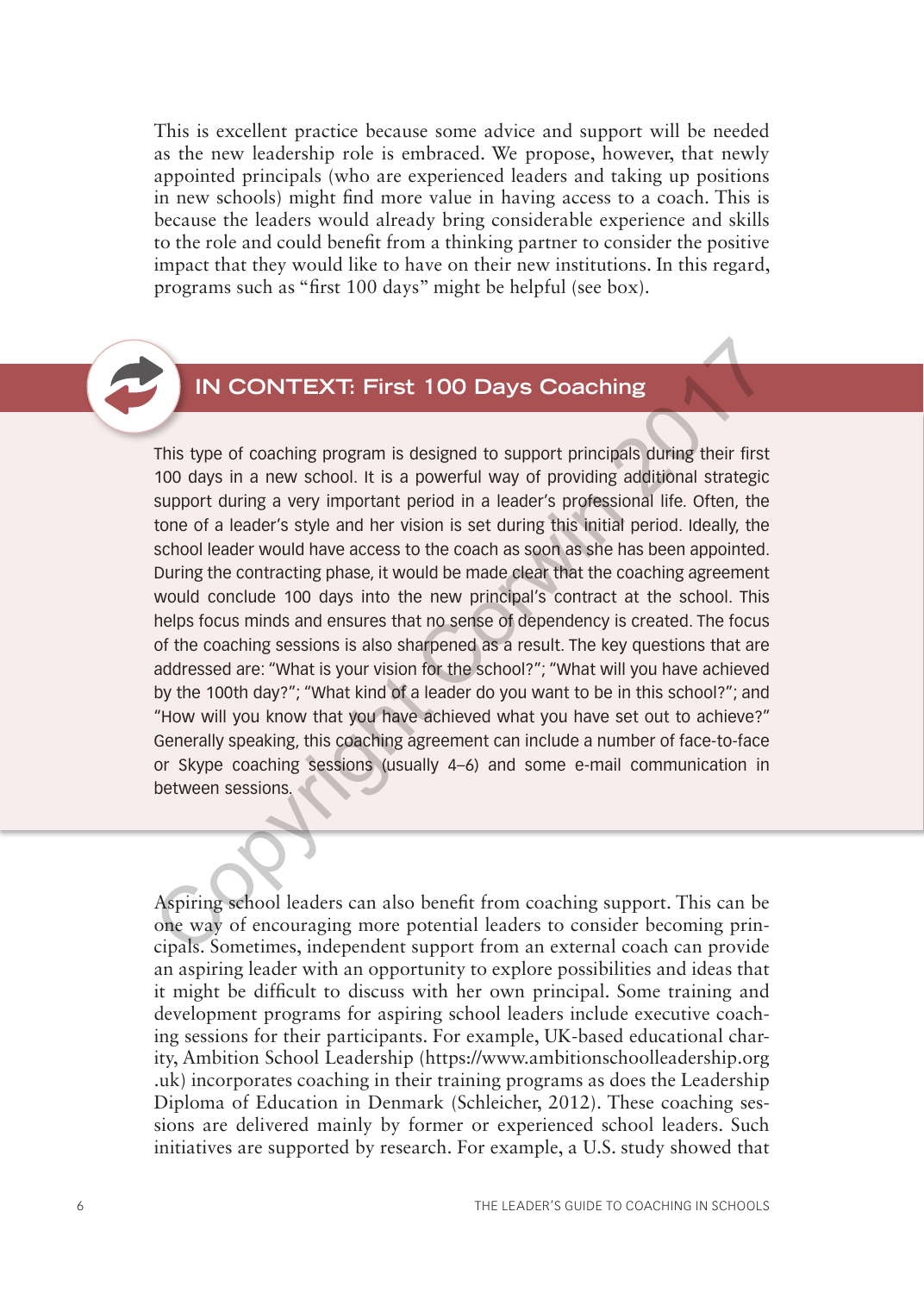feedback *with coaching* made it more likely that principals would change their professional practices rather than feedback alone (Goff, Goldring, Guthrie, & Bickman, 2014).

#### Leaders Learning to Become Coaches

Another effective way to impact on educational leadership is to train principals to *become* coaches themselves. In an important text that had a significant role in the development of the field of coaching in education, *Leading Coaching in Schools*, there is a very strong message that leaders interested in introducing coaching into their institutions should develop *themselves*  first (Creasy & Paterson, 2005, p. 10). Interestingly, the Centre for the Use of Research and Evidence in Education (2005) proposed that learning to become a coach or mentor was one of the most effective ways for leaders to become excellent practitioners. So not only does learning to become a coach support principals to introduce or embed coaching within their institutions, but it is suggested that it can also lead to improvements in their role as leaders. In a recent study, educators who undertook a coaching skills course reported that this led to insights about their own behaviors and relationship, suggesting that such training can be developmental beyond the course content (Barr & van Nieuwerburgh, 2015). Indeed, there may be multiple benefits in having school leaders who are trained coaches (see box). Coaching in Schools, there is a very strong message that leaders interested<br>in introducing coaching into their institutions should develop themselves<br>first (Creasy & Paterson, 2005, p. 10). Interestingly, the Centre for th



#### **IN CONTEXT: Possible Benefits of Having School Leaders Who Are Trained Coaches**

- Coaching can be used to maintain energy and motivation in oneself and in others.
- Training to become a coach encourages reflective practice and self-development.
- Coaching skills are transferrable, allowing a principal to use these skills in her role as leader.
- School leaders will be able to provide coaching support to future and aspiring leaders within their organizations and elsewhere.
- Coaching processes can be helpful for managing meetings, professional development events, and training days.
- Feedback can be provided using a coaching approach.
- School leaders would be leading by example, encouraging more people within the organization to adopt coaching practices.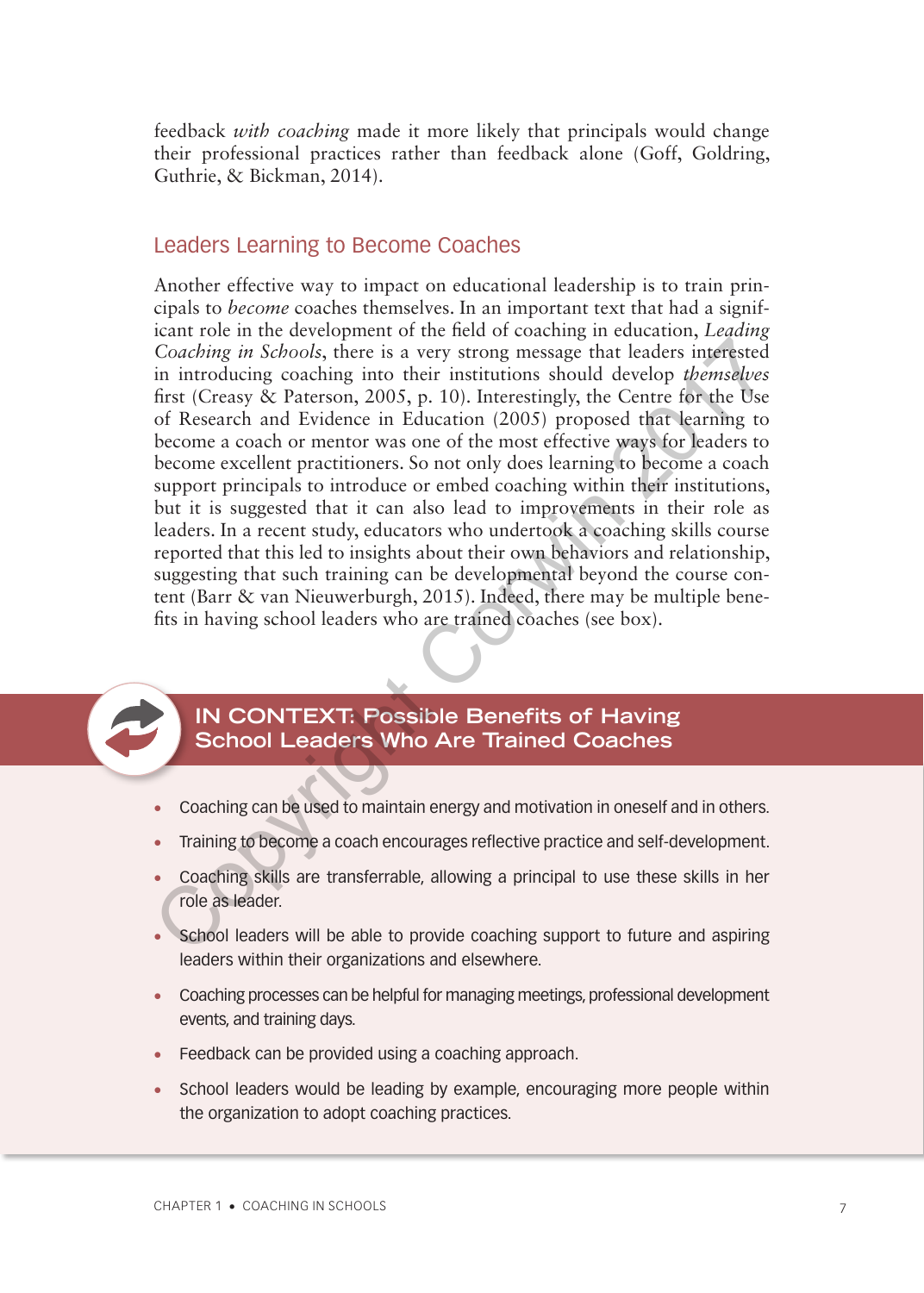So the Educational Leadership portal focuses on providing leaders with access to coaching or building their coaching skills. In both ways, the quality of educational leadership can be improved with immediate and positive effects on the whole school community.

#### **PROFESSIONAL PRACTICE**

The second portal that we consider here is *coaching for professional practice*. This refers to the use of coaching to improve the capabilities, performance and well-being of staff within educational organizations. This includes the pedagogy and teaching practices of educators. While it is right that many school districts and authorities focus very clearly on the performance and well-being of their students, it must be acknowledged that the performance and well-being of educators is equally important. Broadly speaking, coaching to improve professional practice can take the form of teachers supporting one another or providing follow-up for educators and other school-based staff who have been on training programs.

# Teachers Supporting Each Other

Educators working with one another to improve their teaching practice is a cost-effective and mutually supportive way of delivering professional development that helps build a collegial culture. Through the Kansas Coaching Project, Dr. Jim Knight (2007) has undertaken significant research into effective ways of improving teaching practice through coaching. Instructional coaching has been used widely across the United States and provides an evidence-based approach to supporting teachers to perform better in classrooms. In this approach, the instructional coach shares evidence-based teaching practices with her coachee (Knight & van Nieuwerburgh, 2012). These practices are discussed and agreed between the coach and the coachee before they are implemented in the classroom. While the instructional coach must be an expert in certain teaching practices, and is often required to demonstrate them to the coachee, the relationship between the coach and the coachee is characterized by a certain set of "partnership principles" (Knight, 2007). Knight (2007) argues that these principles are necessary to respect the professionalism of teachers (pp. 41–51). and well-being of staff within educational organizations. This includes the pedagogy and teaching practices of educators. While it is right that many well-being of their students, it must be acknowledged that the performa

The term *peer coaching* is used in other contexts to denote a reciprocal relationship between two colleagues (Foltos, 2013; Robbins, 2015; Robertson, 2008). In this case, both educators can be peers with neither one required to be an expert in specific teaching practices. In peer coaching, teachers work together to discuss areas of development that might lead to improvements in classroom practice. Usually, the teachers plan lessons together or decide on changes to classroom practice. This is followed by the new practice being trialed in the classroom before reconvening to reflect and evaluate the success of the lesson plan or new practice. Peer coaching is one way of providing cost-effective support for educators to improve teaching practice in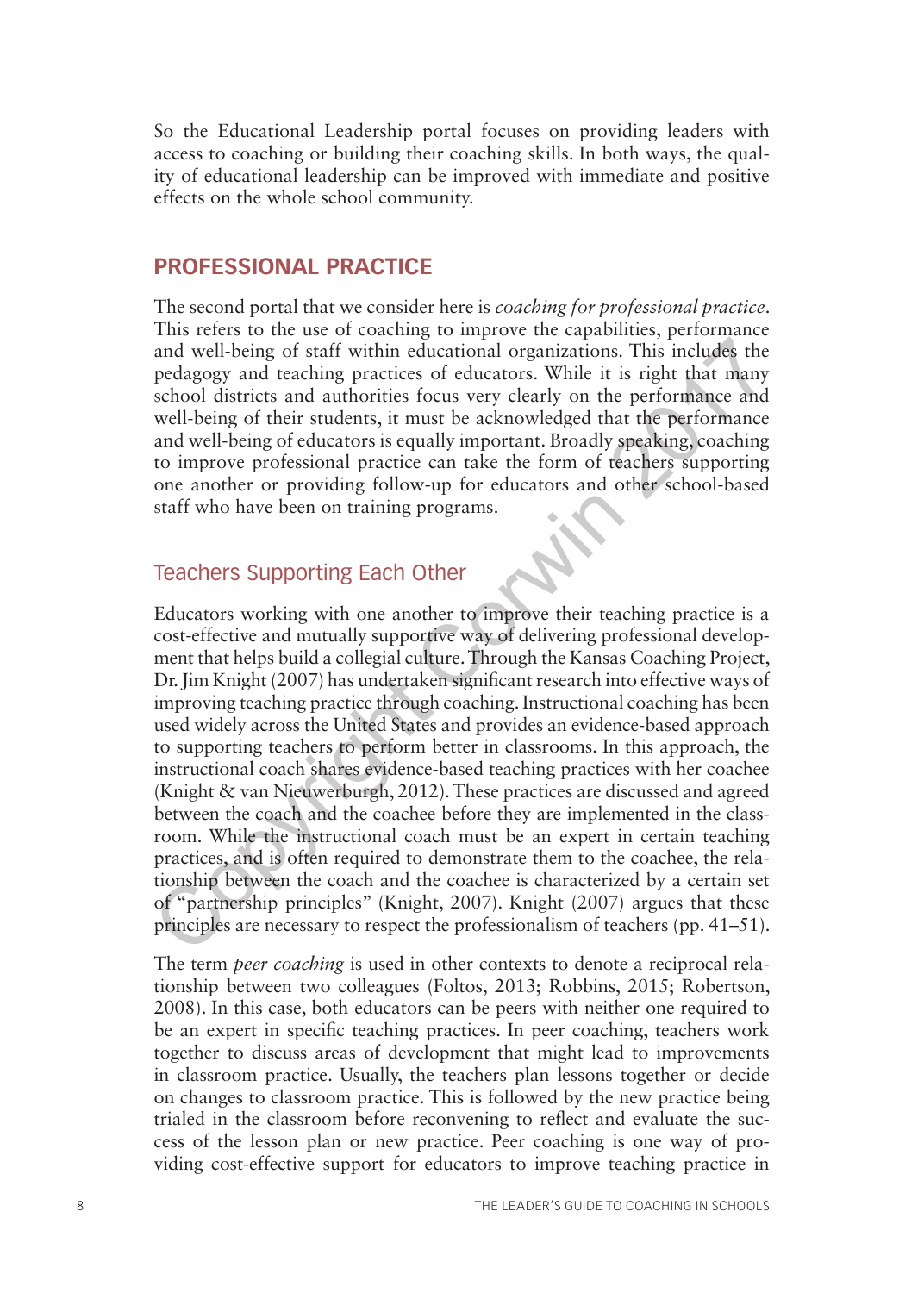classrooms (Kidd, 2009). It is also suggested that such approaches can enhance the development and well-being of both partners (Robertson, 2008).

Both approaches provide nonthreatening, tailored support to teachers that can lead to tangible improvements in classroom practice. Furthermore, such coaching interventions aim to respect the professionalism of educators and encourage experimentation in the classroom with the intention of improving teaching and learning.

#### Follow-Up for Educators and Other School-Based Staff

Another effective use of coaching within this portal is to provide support for educators and other school-based staff who have attended professional learning events. While 1-day or shorter courses for educators seem time effective, there is growing recognition that such professional development is not leading to significant improvements in the classroom. In fact, it has been argued that "one-shot" workshops can be counterproductive, leading to feelings of frustration when teachers find that they are unable to implement what they have learned on short courses that they may have been mandated to attend (Knight, 2000). Following a review of the academic literature, Cornett and Knight (2009) concluded that traditional training methods did not lead to changes in classroom practice. Knight (2012) subsequently refers to the "failure of traditional professional development" as a reason for introducing coaching into educational settings. Seminal work by Joyce and Showers (1995) showed that coaching can increase implementation of practices learned on training days. This is supported by later research by Shidler (2008) who finds that coaching educators about their teaching methods can have a direct positive impact on student achievement. All this suggests that providing coaching to educators who have attended training or professional development programs can be an effective way of leveraging the investment of time, making it more likely that these educators will think of ways to introduce the new learning into their everyday practice. This process can be inclusive of administrative and support staff who may be introducing new technologies, strategies, or ways of working. Follow-Up for Educators and<br>
Other School-Based Staff<br>
Another effective use of coaching within this portal is to provide support for<br>
Another effective use of coaching within this portal is to provide support for<br>
educato

#### **WIDER SCHOOL COMMUNITY**

While the idea of using coaching to create connections with the wider school community is appealing and has received attention recently, it is relatively under-researched (van Nieuwerburgh & Campbell, 2015). The term *wider school community* includes parents, caregivers, community leaders, and other stakeholders who can impact positively on the learning experiences of students. It is included in the Global Framework for two reasons. First, through practice, it has been realized that while providing coaching initiatives within schools can improve the experience of learners when they are on the premises, this is not always sustained when students return to their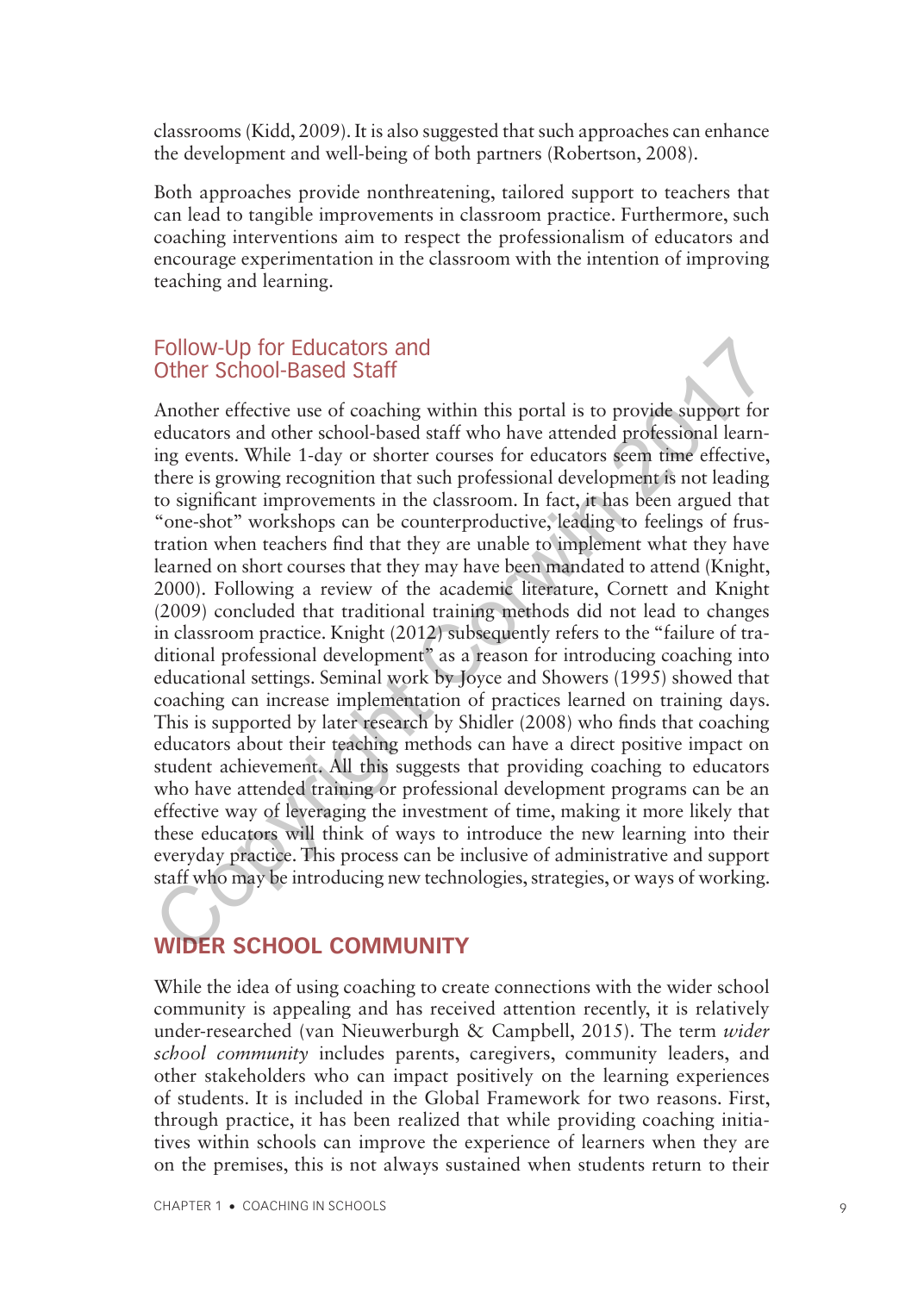homes or community. Second, coaching interventions and approaches have the potential to develop and improve the ways in which schools connect with important stakeholders. This can be done in a number of ways. Below, we consider the ideas of training parents in coaching skills and teachers using a coaching approach when interacting with members of the wider school community.

#### Parents as Coaches

One approach that has been considered successful is providing parents and caregivers of students with coaching-related skills. Some schools have developed their own "parent as coach" programs in which school-based staff provide parents with coaching experiences or skills training. Parents who receive coaching skills training have reported better relationships with their children and an improved ability to support their learning (Bamford, Mackew, & Golawski, 2012). Such training can support parents by giving them an insight into coaching approaches and building their own confidence (Golawski, Bamford, & Gersch 2013; Wilson, 2011). One approach that has been considered successful is providing parents<br>and caregivers of students with coaching-related skills. Some schools have<br>developed their own "parent as coach" programs in which school-based<br>staff pr

#### Using a Coaching Approach

In addition to imparting coaching skills to parents and caregivers, some educators are finding that using a coaching approach during parent conferences and parents' evenings improves communication. Some teachers find interactions with some parents difficult. The use of a coaching approach may improve relationships between teachers and parents, especially if the shared interests of all parties (the success and well-being of the student) can be established at the start of any interaction.

Although further research is evidently required, we believe that there is merit in using coaching approaches to build a sense of community around schools and improve relationships between parents and teachers.

# **COACHING FOR STUDENT SUCCESS AND WELL-BEING**

While it is hoped that coaching-related interventions in any of the portals of the Global Framework will ultimately lead to improvements in student success and well-being, this portal focuses directly on this outcome. It is now widely accepted that providing coaching directly to students can have positive results (Devine et al., 2013).

Research has shown that students can derive various benefits from being coached. In one study in the UK, 16-year-old students received coaching over a three-year period. Compared to students who did not receive coaching,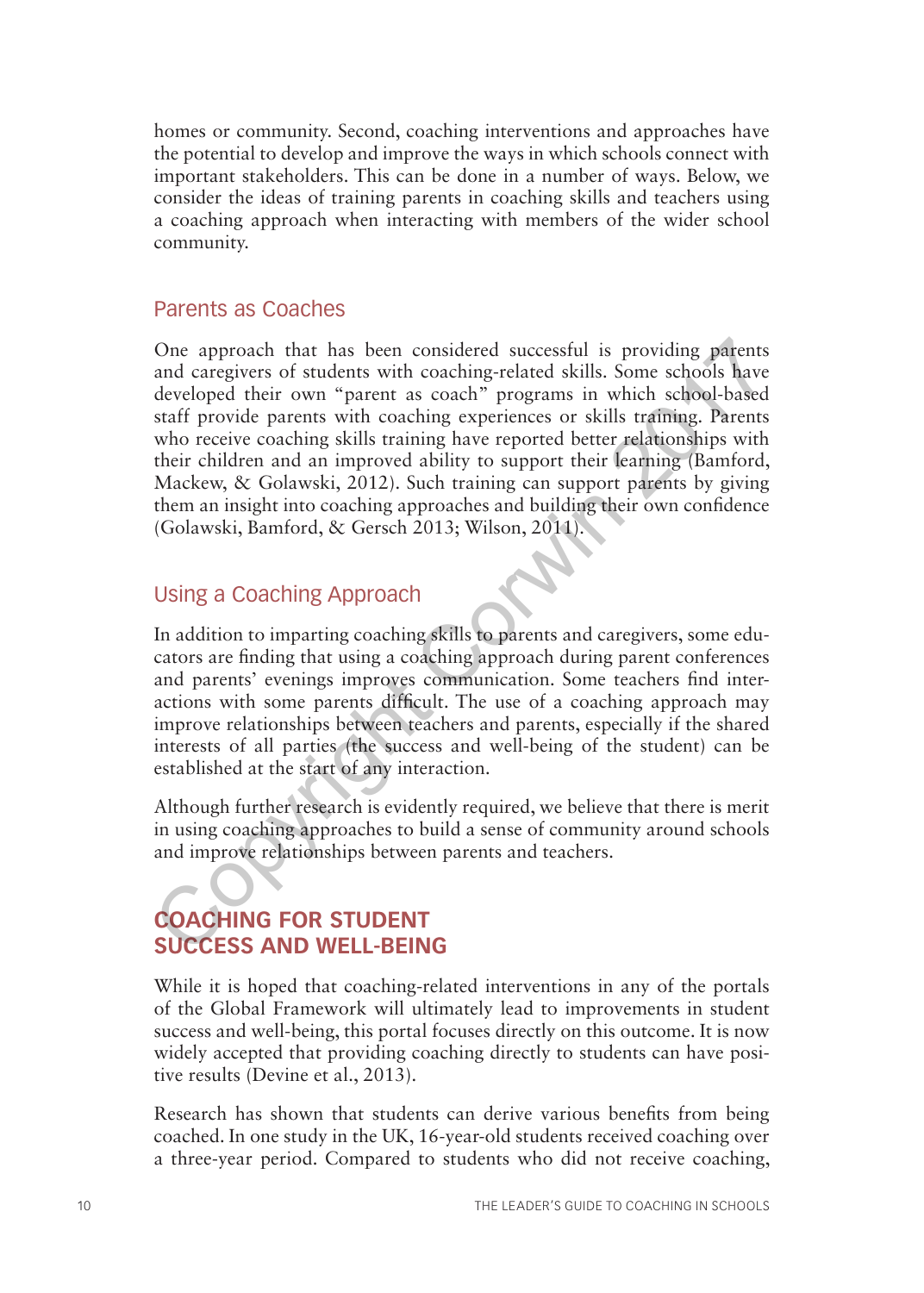there was improved examination performance and increased levels of hopefulness (Passmore & Brown, 2009). A couple of studies based in Australian schools found that coaching provided by school-based staff led to increases in student resilience, well-being, and hopefulness (Campbell & Gardner, 2005; Green, Grant, & Rynsaardt, 2007). In another interesting study from Australia, teachers coached eleventh-grade students. This resulted in increases in academic goal-striving (Green Norrish, Vella-Brodrick, & Grant, 2013). Two more recent studies from England suggest that coaching can have a positive impact on young people categorized as "at risk" (Pritchard & van Nieuwerburgh, 2016; Robson-Kelly & van Nieuwerburgh, 2016). Overall, the growing body of research gives us reason to be hopeful about the effects of providing coaching directly to students in our schools.

It appears that there are also benefits for students who coach *others*. In a few important studies, it has been shown that students who are trained to become coaches (and subsequently coach other students) enhance their communication skills, improve their problem-solving abilities, and demonstrate increased confidence in finding solutions (van Nieuwerburgh, Zacharia, Luckham, Prebble, & Browne, 2012). In a related mixed methods study, 17- to 18-year-old high school students were trained to become coaches. After the newly trained student coaches had coached other students in their school, the study showed increases in their Emotional Intelligence scores. The newly trained student coaches also reported improvements in their study skills, self-confidence, communication skills, and relationships with others (van Nieuwerburgh & Tong, 2013). the growing body of research gives us reason to be hopeful about the effects of providing coaching directly to students in our schools. It appears that there are also benefits for students who coach others. In a few import

Coaching can even have positive effects on elementary age children (Briggs & van Nieuwerburgh, 2012). In an earlier study, Briggs and van Nieuwerburgh (2010) showed that elementary school children could learn some peer coaching skills, even at the ages of 9 to 11. In a follow-up study, children were able to reflect on the reasons that they were more likely to accept feedback from some people rather than others (Dorrington & van Nieuwerburgh, 2015). Although the use of coaching in elementary school settings requires further research, initial findings are encouraging.

# **CONCLUSION**

We have now surveyed the four portals of the Global Framework for Coaching in Education. We hope that this has provided a helpful conceptual playing field and context. In our experience of working in and with schools in different parts of the world, we believe that many of these initiatives can have a significant positive impact on student attainment, teacher well-being, and the school culture. As an educational leader, your engagement with coaching will play an important role in defining the school's culture. This Global Framework can provide a coherent way of thinking about, talking about, enhancing, and implementing various coaching initiatives in your school context.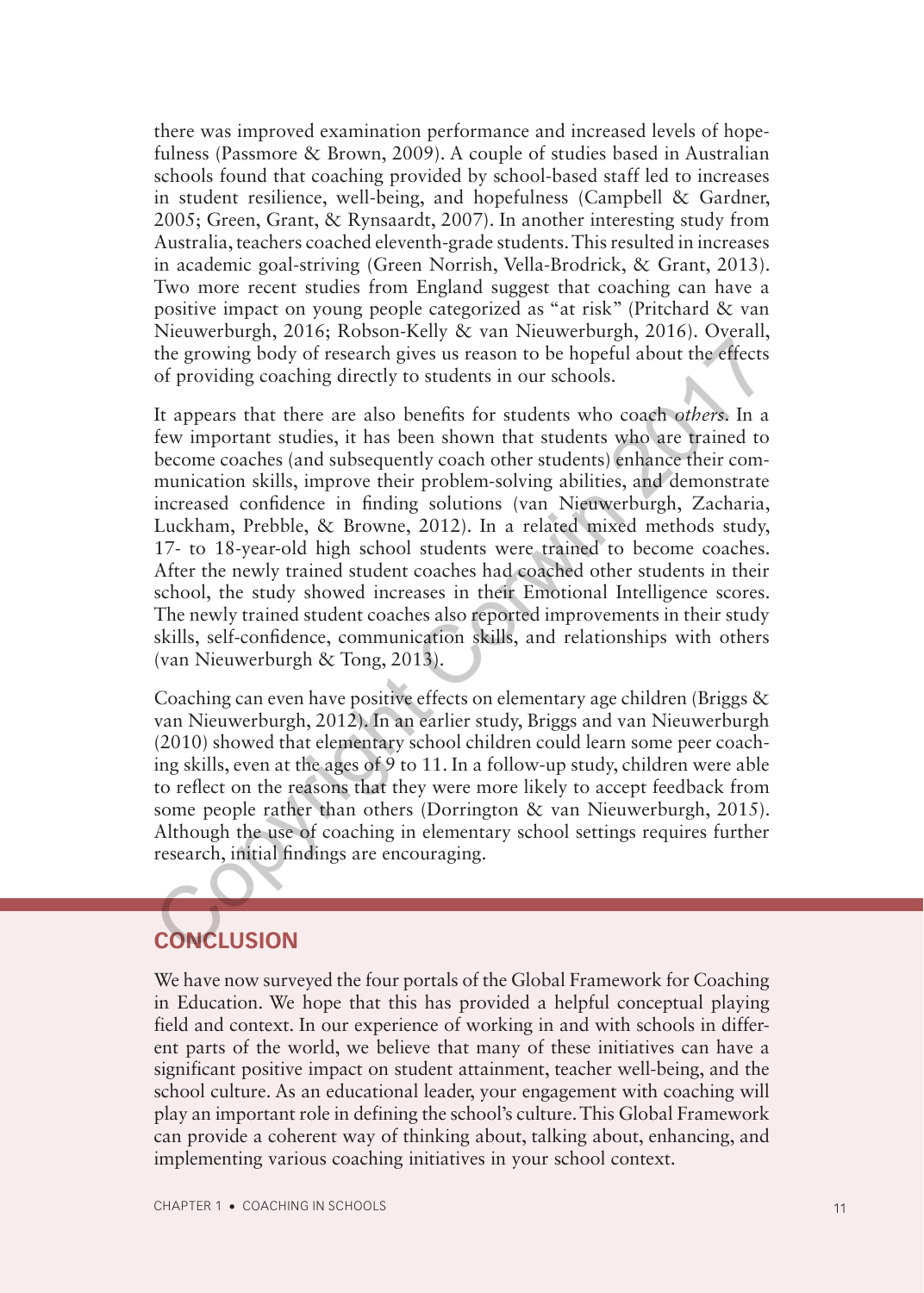#### **SMALL STEP STARTER**

At this stage, it may be helpful to understand what you hope to achieve by reading this book. Please take a moment to start a learning journal to capture your thoughts as you read. Jot down your answers to the questions below before getting into the next chapter.

- What do you hope to learn by reading this book?
- What would convince you that reading this book was a good investment of your time?
- What is your current view of coaching?
- How would you define "coaching in education" in one sentence?
- What type of leader are you striving to be?
- What type of leader does your school require?

#### **REFERENCES**

- Australian Institute for Teaching and School Leadership. (2016). *Coaching and mentoring toolkit*. Retrieved from http://www.toolkit.aitsl.edu.au/category/coaching-mentoring
- Bamford, A., Mackew, N., & Golawski, A. (2012). Coaching for parents: Empowering parents to create positive relationships with their children. In C. van Nieuwerburgh (Ed.), *Coaching in education: Getting better results for students, educators, and parents* (pp. 133–152). London, UK: Karnac. **Example 11 and 121 and 121 and 121 and 121 and 121 and 121 and 121 and 121 and 131 and 131 and 131 and 131 and 131 and 131 and 131 and 131 and 131 and 131 and 131 and 131 and 131 and 131 and 131 and 131 and 131 and 131 a**
- Barr, M., & van Nieuwerburgh, C. (2015). Teachers' experiences of an introductory coaching training workshop in Scotland: An interpretative phenomenological analysis. *International Coaching Psychology Review, 10*(2), 190–204.
- Briggs, M., & van Nieuwerburgh, C. (2010). The development of peer coaching skills in primary school children in years 5 and 6. *Procedia—Social and Behavioral Sciences, 9*, 1415–1422.
- Briggs, M., & van Nieuwerburgh, C. (2012). Coaching in primary or elementary schools. In C. van Nieuwerburgh (Ed.), *Coaching in education: Getting better results for students, educators and parents* (pp. 47–61)*.* London, UK: Karnac.
- Campbell, J. (2016). Coaching in schools. In C. van Nieuwerburgh (Ed.), *Coaching in Professional Contexts.* London, UK: SAGE.
- Campbell, M. A., & Gardner, S. (2005). A pilot study to assess the effects of life coaching with Year 12 students. In M. Cavanagh, A. M. Grant, & T. Kemp (Eds.), *Evidencebased coaching: Volume 1. Theory, research and practice from the behavioural sciences*  (pp. 159–169). Bowen Hills, Queensland: Australian Academic Press.
- Centre for the Use of Research and Evidence in Education. (2005). *National framework for coaching.* London, UK: CUREE.
- Cornett, J., & Knight, J. (2009). Research on coaching. In J. Knight (Ed.), *Coaching: Approaches and perspectives* (pp. 192–216). Thousand Oaks, CA: Corwin.
- Creasy, J., & Paterson, F. (2005). *Leading coaching in schools.* Nottingham, UK: NSCL.
- Department for Education and Skills. (2003). Sustaining improvement: A suite of modules on coaching, running networks and building capacity. London, UK: Authors.
- Dorrington, L., & van Nieuwerburgh, C. (2015). The development of peer coaching skills in primary school children: An exploration of how children respond to feedback. *International Journal of Information and Education Technology, 5*(1), 50–54.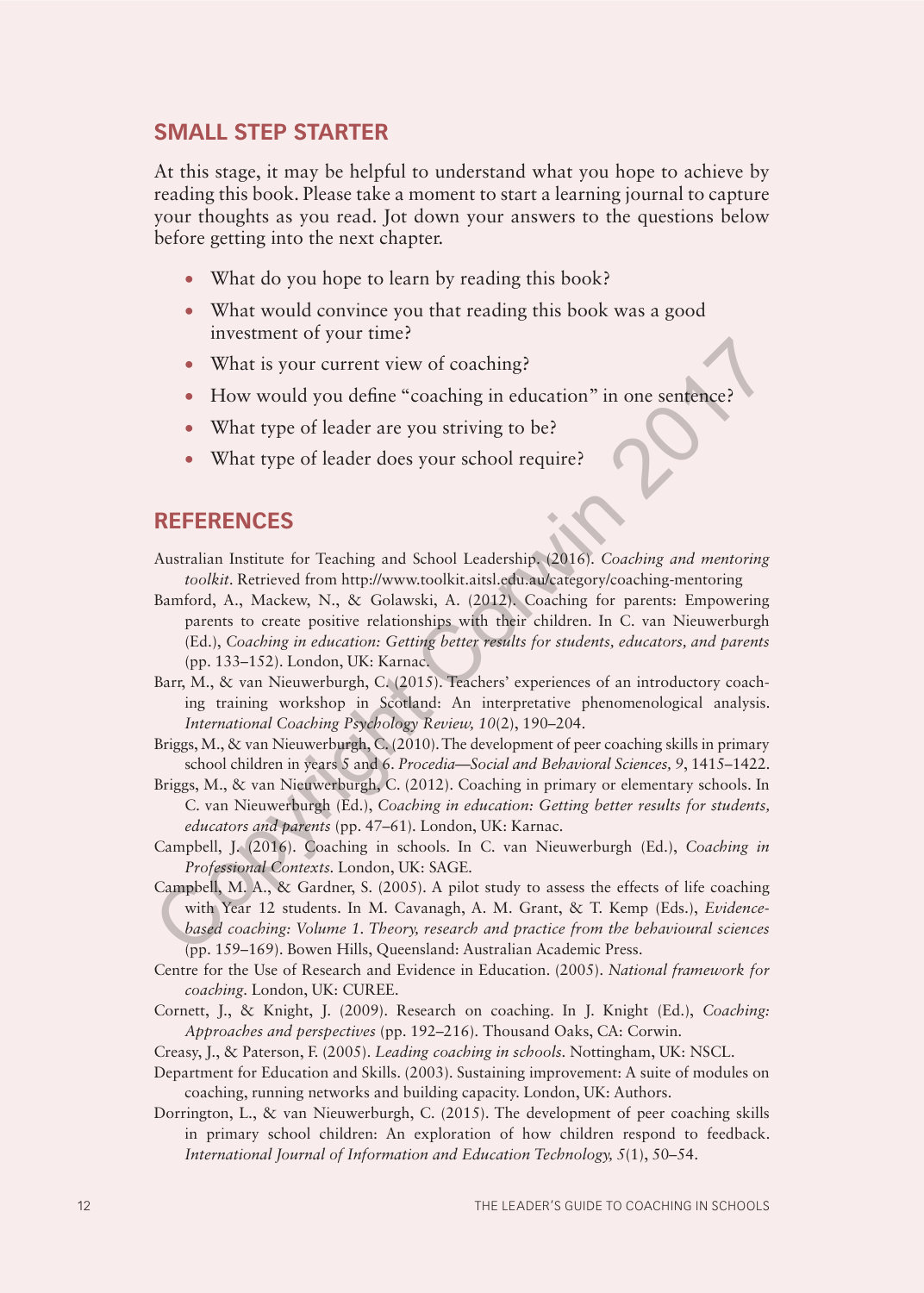- Foltos, L. (2013). *Peer coaching: Unlocking the power of collaboration*. Los Angeles, CA: Corwin.
- Goff, P., Goldring, E., Guthrie, J. E., & Bickman, L. (2014). Changing principals' leadership through feedback and coaching. *Journal of Educational Administration, 52*(5), 682–704.
- Golawski, A., Bamford, A., & Gersch, I. (2013). *Swings and roundabouts: A self-coaching workbook for parents and those considering becoming parents.* London, UK: Karnac.
- Green, L. S., Grant, A. M., & Rynsaardt, J. (2007). Evidence-based life coaching for senior high school students: Building hardiness and hope. *International Coaching Psychology Review, 2*(1), 24–32.
- Green, L. S., Norrish, J. M., Vella-Brodrick, D. A., & Grant, A. M. (2013). Enhancing wellbeing and goal striving in senior high school students: Comparing evidence-based coaching and positive psychology interventions. *Institute of Coaching, Breaking Research, Scientific Findings from Harnisch Grant Recipients.*
- James-Ward, C. (2013). The coaching experience of four novice principals. *International Journal of Mentoring and Coaching in Education, 2*(1), 21–33.
- Joyce, B., & Showers, B. (1995). *Student achievement through staff development: Fundamentals of school renewal* (2nd ed.). White Plains, NY: Longman.
- Kidd, W. (2009). Peer coaching and mentoring to improve teaching and learning. *Practical Research for Education, 42*, 50–55.
- Knight, J. (2000, April). *Another damn thing we've got to do: Teacher perceptions of professional development*. Paper presented at the American Educational Research Association, New Orleans, LA.
- Knight, J. (2007). Instructional coaching: A partnership approach to improving instruction. Thousand Oaks, CA: Corwin.
- Knight, J. (2012). Coaching to improve teaching: Using the instructional coaching model. In C. van Nieuwerburgh (Ed.), *Coaching in education: Getting better results for students, educators, and parents* (pp. 93–113). London, UK: Karnac.
- Knight, J., & van Nieuwerburgh, C. (2012). Instructional coaching: A focus on practice. *Coaching: An International Journal of Theory, Research and Practice, 5*(2), 100–112.
- Passmore, J., & Brown, A. (2009). Coaching non-adult students for enhanced examination performance: A longitudinal study. *Coaching: An International Journal of Theory, Research and Practice, 2*(1), 54–64.
- Pritchard, M., & van Nieuwerburgh, C. (2016). The perceptual changes in life experience of at-risk adolescent girls following an integrated coaching and positive psychology intervention group programme: An interpretative phenomenological analysis. *International Coaching Psychology Review*, *11*(1), 57–74. ing and positive pychology interventions. Institute of Coaching, Breaking Research,<br>
ing and positive pychology interventions. Institute of Coaching, Breaking Research,<br>
Scientific Findings from Harvisto Grant Recipients.
- Robbins, P. (2015). *Peer coaching: To enrich professional practice, school culture, and student learning*. Alexandria, VA: Association for Supervision & Curriculum Development.
- Robertson, J. (2008). *Coaching Educational Leadership: Building Leadership Capacity Through Partnership.* London: SAGE.
- Robson-Kelly, L., & van Nieuwerburgh, C. (2016). What does coaching have to offer young people at risk of developing mental health problems? A grounded theory study. *International Coaching Psychology Review, 11*(1), 75–92.
- Scottish College for Educational Leadership. (2016). *SCEL framework for educational leadership.* Retrieved from http://www.scelframework.com
- Schleicher, A. (Ed.). (2012). *Preparing teachers and developing school leaders for the 21st century: Lessons from around the world*. Paris, France: OECD Publishing.
- Shidler, L. (2008). The impact of time spent coaching for teacher efficacy on student achievement. *Early Childhood Educational Journal, 36*(5), 453–460.
- van Nieuwerburgh, C. (2017). *An introduction to coaching skills: A practical guide* (2nd ed.). London, UK: SAGE.